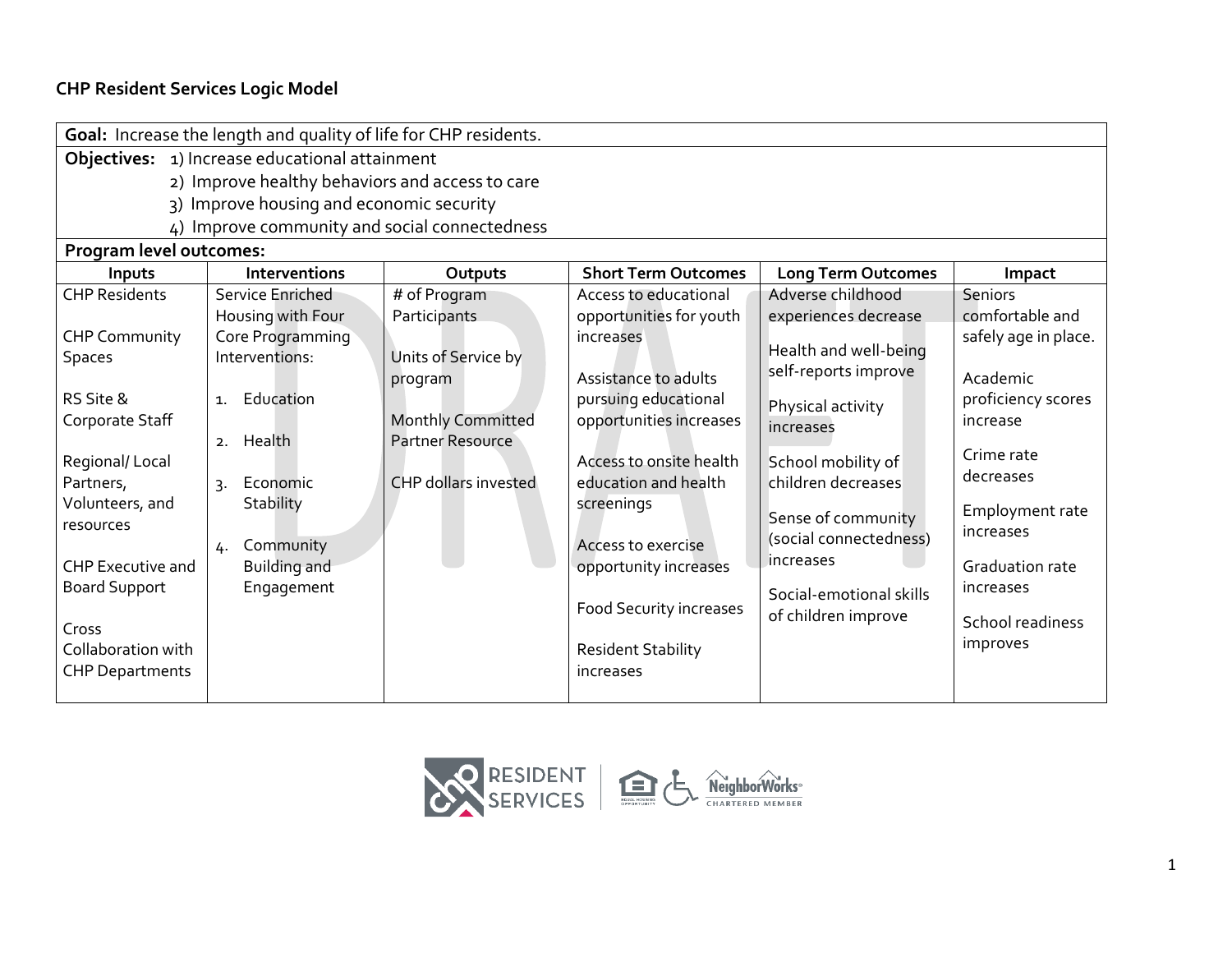**Education**

**Objectives:** 1) Provide youth programs which improve educational success

2) Provide youth with opportunities for social and emotional learning

3) Assist adults with self-directed educational goals

## **Update Rationale: (Body of Knowledge)**

Better educated individuals live longer, healthier lives than those with less education, and their children are more likely to thrive. [www.countyhealthrankings.org](http://www.countyhealthrankings.org/)

| Inputs                   |               | <b>Interventions</b>   | Outputs                   | <b>Short Term Outcomes</b> | <b>Long Term Outcomes</b> | Impact               |
|--------------------------|---------------|------------------------|---------------------------|----------------------------|---------------------------|----------------------|
| <b>CHP Residents</b>     |               | Educational            | # of residents            | Increase in                | Children are ready to     | Academic             |
|                          |               | Interventions:         | participating in          | understanding of           | enter school              | proficiency scores   |
| <b>CHP Community</b>     |               |                        | educational programs      | benefits of educational    |                           | increase             |
| <b>Spaces</b>            | 1)            | Early Childhood        |                           | attainment                 | Increase in on grade-     |                      |
|                          |               | Education              | Units of service delivery |                            | level reading             | Increase in          |
| RS Site &                |               |                        |                           | Increase in number of      |                           | graduation rates     |
| Corporate Staff          | 2)            | Afterschool and        | <b>Monthly Committed</b>  | children <sub>3-5</sub>    | Decrease in summer        | Greater              |
|                          |               | summer programs        | Partner Resource for      | participating in early     | learning loss             | employment rates     |
| Regional/Local           |               |                        | Education                 | childhood education        |                           |                      |
| Partners,                | $\mathcal{E}$ | <b>Adult Education</b> |                           |                            | Increase in social and    | Higher earnings as   |
| Volunteers, and          |               |                        |                           | Increase in number of      | emotional development     | adults               |
| resources                |               |                        |                           | children reporting         |                           |                      |
|                          |               |                        |                           | benefits of educational    | Decrease in youth crime   | Increase in quality  |
| <b>CHP Executive and</b> |               |                        |                           | programs                   | involvement               | of life.             |
| <b>Board Support</b>     |               |                        |                           |                            |                           |                      |
|                          |               |                        |                           | Increase in adults         | Increase in adults        | Increase in length   |
| Cross                    |               |                        |                           | working towards            | reaching educational      | of life.             |
| Collaboration with       |               |                        |                           | educational goals          | goals                     |                      |
| <b>CHP Departments</b>   |               |                        |                           |                            |                           | <b>Seniors</b>       |
|                          |               |                        |                           |                            |                           | comfortable and      |
| Monthly                  |               |                        |                           |                            |                           | safely age in place. |
| expenditures             |               |                        |                           |                            |                           |                      |
| budget                   |               |                        |                           |                            |                           |                      |



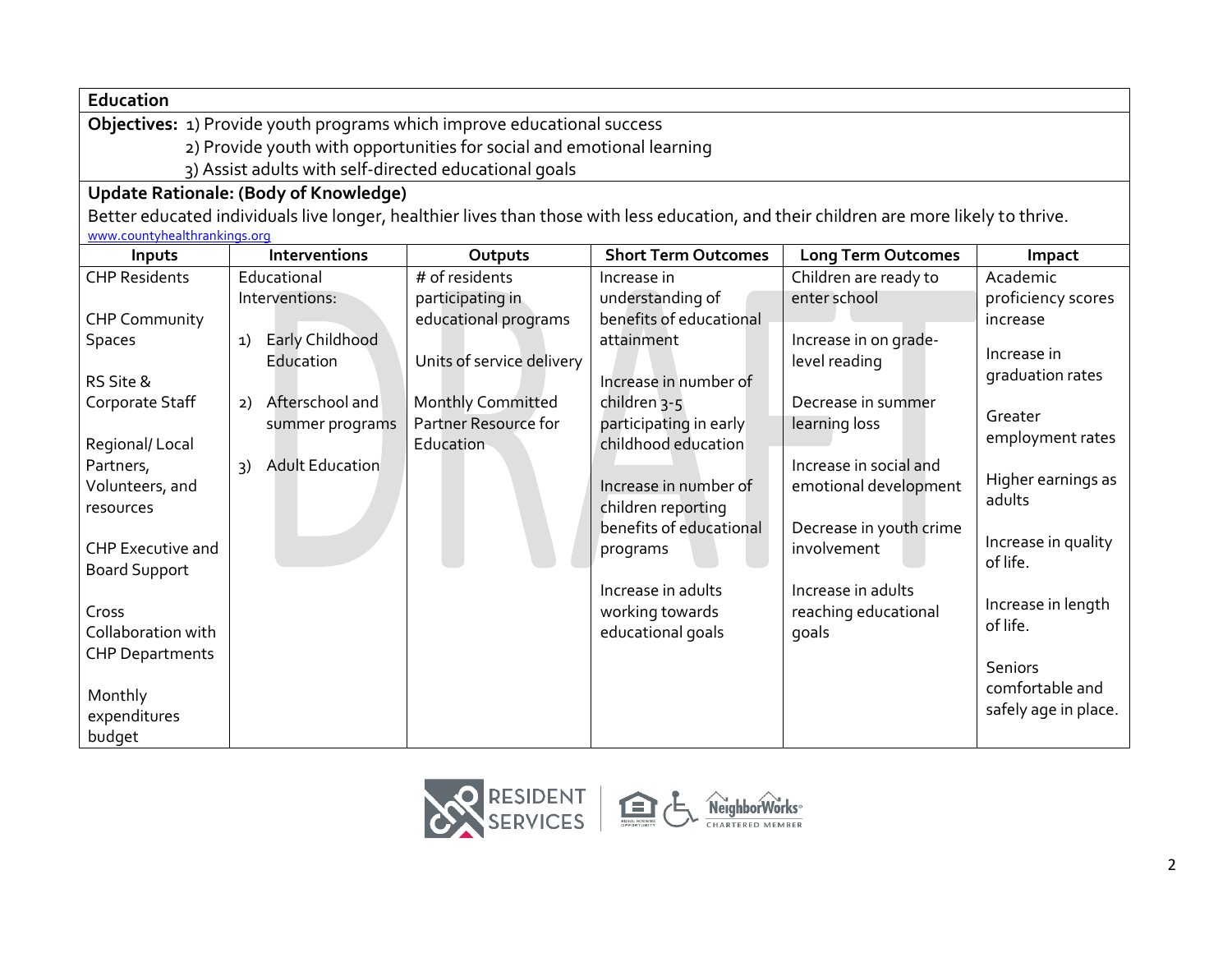**Health**

**Objective:** 1) Residents increase the awareness of healthy choices and behaviors.

 2) Residents take an active role in implementing interventions and behaviors which positively impact health outcomes 3) Seniors age comfortable and safely in place

### **Update Rationale: (Body of Knowledge)**

Implementing strategies that increase access to care, promote positive health behaviors, and provide health education improve health and overall health and well-being.

[www.countyhealthrankings](http://www.countyhealthrankings.org/).org

| Inputs                                       | <b>Interventions</b>               | Outputs                                     | <b>Short Term Outcomes</b>                     | <b>Long Term Outcomes</b>           | Impact                                   |
|----------------------------------------------|------------------------------------|---------------------------------------------|------------------------------------------------|-------------------------------------|------------------------------------------|
| <b>CHP Residents</b>                         | <b>Health Interventions</b>        | # of residents                              | Increased knowledge                            | Engage in regular                   | Reduce the obesity                       |
|                                              |                                    | participating in Health                     | regarding healthy diet                         | physical movement                   | rate                                     |
| <b>CHP Community</b>                         | Health<br>1)                       | Education and                               | and exercise                                   | beyond every day                    |                                          |
| <b>Spaces</b>                                | Education &                        | Screenings                                  |                                                | activities                          | Decrease the rate of                     |
| RS Site &                                    | <b>Health</b><br>Screenings        | # of residents                              | Increase in an awareness<br>of mental wellness | Incorporate healthy diet<br>choices | chronic disease                          |
| Corporate Staff                              | (including Green                   | participating in Physical<br><b>Fitness</b> | Increase in an awareness                       |                                     | Improvement in<br>mental and             |
| Regional/Local                               | Living)                            |                                             | of physical health                             | Participates in annual              | emotional health                         |
| Partners,                                    |                                    | # of residents receiving                    |                                                | health exams and                    | and well-being                           |
| Volunteers, and<br>resources                 | Physical Fitness<br>2)             | Well Checks (special<br>needs and senior    | Increase in awareness                          | vaccinations                        | Increase in quality of                   |
|                                              | Well Checks for                    | populations)                                | regarding prevention<br>and management of      | Increase the utilization            | life.                                    |
| <b>CHP Executive and</b>                     | 3)                                 |                                             | <b>Chronic Diseases</b>                        | of support services for             |                                          |
| <b>Board Support</b>                         | <b>Special Needs</b><br>and Senior | # of senior and special                     |                                                | mental health issues                | Increase in length of                    |
|                                              | Populations                        | needs populations                           | Recognize the                                  |                                     | life.                                    |
| Cross                                        |                                    | receiving Case                              | importance of physical                         | Successful management               |                                          |
| Collaboration with<br><b>CHP Departments</b> | Case<br>4)                         | <b>Management Services</b>                  | activity                                       | of chronic diseases                 | Seniors comfortable<br>and safely age in |
|                                              | Management for                     | Monthly Committed                           | Recognize the                                  | Seniors and special                 | place.                                   |
| Monthly                                      | <b>Special Needs</b>               | Partner Resource for                        | importance of well visits                      | needs clients are linked            |                                          |
| expenditures                                 | Populations                        | Education                                   | and preventive care                            | to vital community                  |                                          |
| budget                                       |                                    |                                             |                                                | resources                           |                                          |
|                                              |                                    |                                             | Recognize the<br>importance of vaccines        |                                     |                                          |
|                                              |                                    |                                             |                                                |                                     |                                          |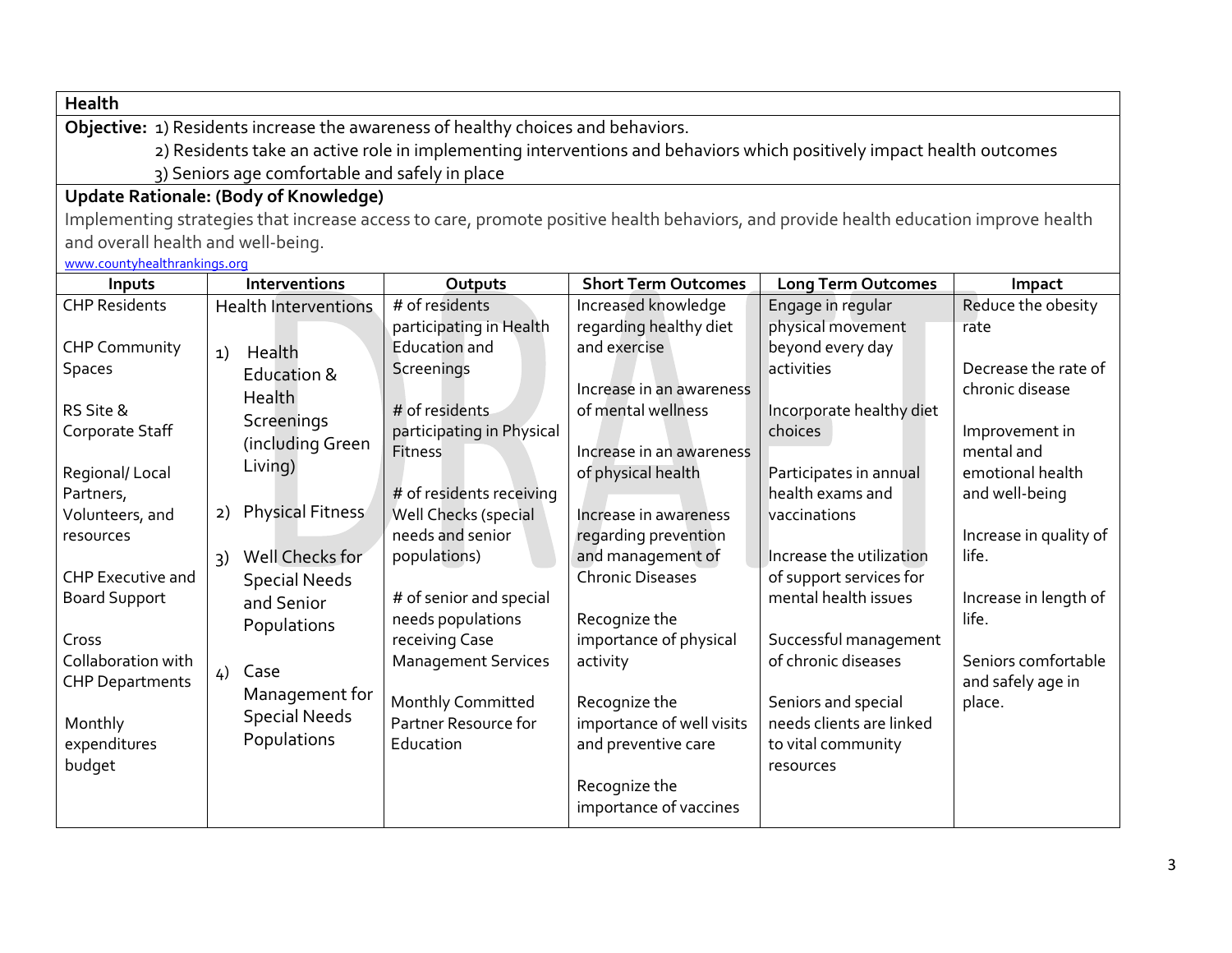**Economic Stability**

**Objective:** 1) Families are stably housed

2) Families are food secure

# **Update Rationale: (Body of Knowledge)**

Income provides economic resources that shape choices across every dimension of a family's life. As income and wealth increase or decrease, so does health.

[www.countyhealthranking.org](http://www.countyhealthranking.org/)

| Inputs                      | Interventions                  | Outputs                                   | <b>Short Term</b>       | Long Term             | Impact              |
|-----------------------------|--------------------------------|-------------------------------------------|-------------------------|-----------------------|---------------------|
|                             |                                |                                           | Outcomes                | Outcomes              |                     |
| <b>CHP Residents</b>        | Housing and                    | # of residents participating in financial | Increased financial     | Increase in amount    | Families are        |
|                             | <b>Economic Stability</b>      | capability and education                  | capability              | of time employed      | economically        |
| <b>CHP Community</b>        | Interventions:                 |                                           | Increase knowledge of   |                       | secure              |
| Spaces                      |                                | # of residents participating employment   | job preparation         | Increase in benefits  |                     |
|                             | <b>Housing Stability</b><br>1) | assistance activities                     |                         | acquisition           | Increase in quality |
| RS Site &                   | Programs                       |                                           | Increase knowledge of   |                       | of life.            |
| Corporate Staff             |                                | # of residents participating in benefits  | community               | Increase in length of |                     |
|                             | <b>Food Security</b><br>2)     | screenings                                | resources/benefits      | time in stable        | Increase in length  |
| Regional/Local<br>Partners, | Programs                       | # of residents whose eviction was         | Increase knowledge in   | housing               | of life.            |
| Volunteers, and             | (Feeding                       | prevented at the time of crisis           | importance of housing   | Increase in number    | <b>Seniors</b>      |
| resources                   | Programs)                      |                                           | stability on the family | of on-time rent       | comfortable and     |
|                             |                                | # of snacks & meals provided              | unit                    | payments              | safely age in       |
| <b>CHP Executive</b>        |                                |                                           |                         |                       | place.              |
| and Board                   |                                | # of food distributions                   | Increase in food        | % of food             |                     |
| Support                     |                                |                                           | security                | participants          |                     |
|                             |                                | Monthly Committed Partner Resource for    |                         | reporting a positive  |                     |
| Cross                       |                                | <b>Economic Stability</b>                 |                         | impact on             |                     |
| Collaboration               |                                |                                           |                         | household food        |                     |
| with CHP                    |                                |                                           |                         | security and or       |                     |
| Departments                 |                                |                                           |                         | economic stability    |                     |
|                             |                                |                                           |                         |                       |                     |
| Monthly                     |                                |                                           |                         |                       |                     |
| expenditures                |                                |                                           |                         |                       |                     |
| budget                      |                                |                                           |                         |                       |                     |
|                             |                                |                                           |                         |                       |                     |